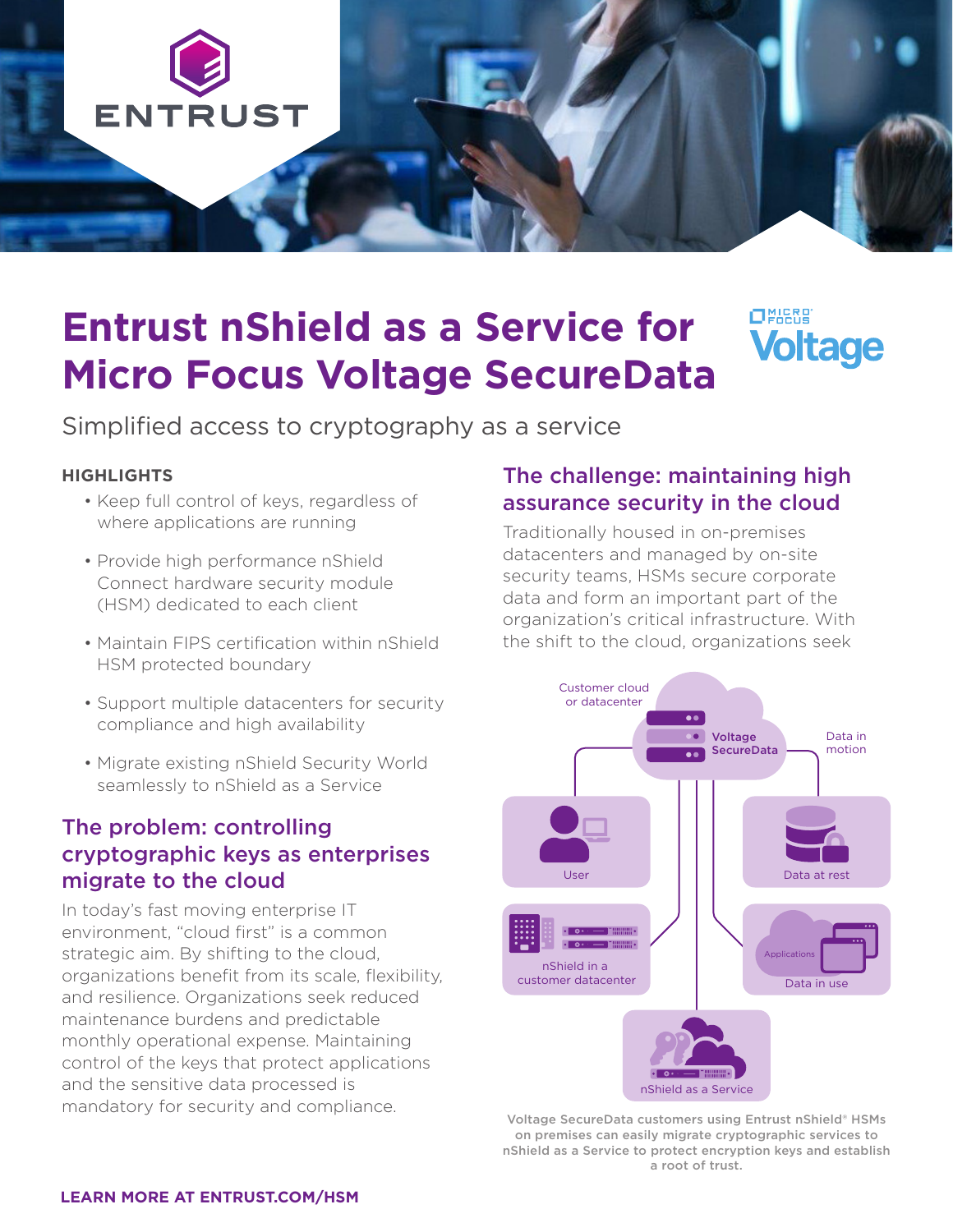to continue to use the enhanced security offered by HSMs. Efficient access to the services of a dedicated cloud-based HSM is necessary to ensure robust security and compliance as enterprises shift to this new business paradigm.

## The solution: Micro Focus Voltage SecureData and Entrust nShield as a Service

Voltage SecureData addresses the confidentiality and privacy needs for data at rest, in motion, and in use by enterprise critical processes and analytic applications. The solution employs nextgeneration technologies such as Hyper Format Preserving Encryption (Hyper FPE), Hyper Secure Stateless Tokenization (Hyper SST), Format-Preserving Hash (FPH), and data masking to encrypt and de-identify data, while preserving original formats. Voltage SecureData maintains referential integrity for processes, applications, and services, while rendering data valueless to cyber-attackers. The solution significantly reduces administrative staff burden and IT costs, allowing enterprises to focus on their business with data protection and privacy compliance enabled. Using Voltage Stateless Key Management, keys are derived on the fly, eliminating the need for a key database, storage, replication, and backup.

Voltage SecureData integrates nShield as a Service to enable customers to easily migrate cryptographic keys from existing nShield on-premises deployments. nShield as a Service is a subscription-based solution for generating, accessing, and protecting key material separately from sensitive data. Using dedicated and certified nShield Connect HSMs, the cloud-hosted

model gives organizations the option to either supplement or replace HSMs in their datacenters, while retaining the same benefits as owning the appliances.

Deployed globally in geographically dispersed datacenters, nShield as a Service integrates seamlessly with Micro Focus Voltage Stateless Key Management, providing trust assurance by hosting the master root key for the key derivation function in a hardened device. Critical encryption, decryption, and key management processes run using CodeSafe, a unique capability that enables secure code execution inside the physical FIPS 140-2 Level 3 hardened tamper-resistant environment, away from possible malware or insider attacks. Only nShield as a Service allows customers to seamlessly migrate, ondemand, their secure code execution from an on-premises HSM to the cloud.

#### Why use nShield as a Service with Voltage SecureData?

nShield as a Service allows enterprises to budget for security more predictably, manage capacity based on demand, reduce their datacenter footprints, and decrease the time spent on routine maintenance and monitoring. Subscribed customers interact with the cloud-based nShield HSMs in the same way that they would with appliances in their datacenters, but no longer need to receive, install, and maintain physical hardware. This results in faster deployment of secured applications. nShield as a Service offers customers a subscription to a dedicated HSM with full control of their cryptographic keys and full separation of duties for enhanced security.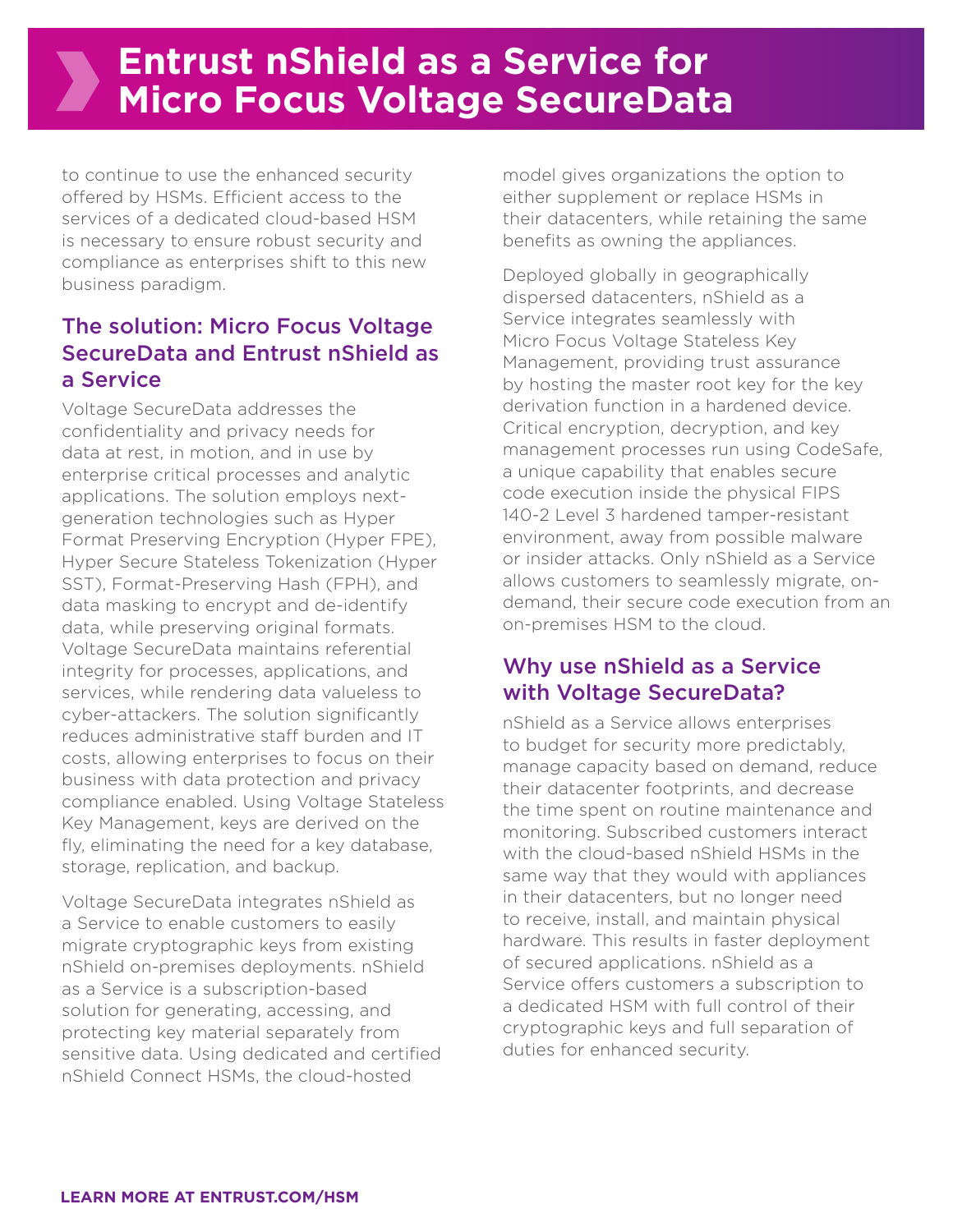**Entrust nShield as a Service for Micro Focus Voltage SecureData**

The Self-Managed nShield as a Service option enables customers to use the remote administration capabilities just as if they were managing their own nShields in their datacenter, even when choosing one or more cloud services. Customers wishing to leave management and maintenance to the experts at Entrust can chose the Fully-Managed option, while still maintaining control over their keys. The managed service readily supports hybrid cloud deployments and offers easy key migration should data repatriation from a cloud service provider (CSP) to on-premises deployment be required.

Regardless of the option chosen, customers own their keys and may utilize these across their entire nShield environment using the nShield Security World key management architecture. nShield HSMs are certified to FIPS 140-2 Level 3, Common Criteria EAL4+ and eIDAS (EN 419 221-5 protection profile).

| nShield Features                                                                | Cloud-<br><b>based</b> | On-<br>premises |
|---------------------------------------------------------------------------------|------------------------|-----------------|
| Scalable, flexible, cost effective<br>deployment (replaces CapEx with OpEx)     |                        |                 |
| Decrease maintenance / monitoring time                                          |                        |                 |
| Free-up internal security resources                                             |                        |                 |
| Support multiple datacenters                                                    |                        |                 |
| Maintain full control over critical keys                                        |                        |                 |
| Transfer security officer role to trusted<br><b>Entrust personnel</b>           | Fully-<br>managed      |                 |
| Access to high performance nShield<br>(Connect XC-High)                         |                        |                 |
| Secure keys and execution code within<br>FIPS 140-2 certified physical boundary |                        |                 |
| Ensure high availability guaranteeing<br>keys are always accessible when needed |                        |                 |
|                                                                                 |                        |                 |

nShield as a Service delivers extended benefits over nShield on-premises deployments. As Voltage SecureData customers increasingly migrate storage and workloads to cloud-based environments, they are looking to establish an HSM-based root of trust in the cloud that can maintain the highly available, highly performant datacentric solution they enjoy.

#### Entrust HSMs

Entrust nShield HSMs are among the highestperforming, most secure and easy-to-integrate HSM solutions available, facilitating regulatory compliance and delivering the highest levels of data and application security for enterprise, financial and government organizations. Our unique Security World key management architecture provides strong, granular controls over access and usage of keys.

## Micro Focus Voltage

Micro Focus is a global software company with 40 years' experience delivering and supporting enterprise software solutions that help customers innovate faster with lower risk. Micro Focus® Voltage data security solutions enable advanced Hyper Format-Preserving Encryption, Hyper Secure Stateless Tokenization, Stateless Key Management and data masking to protect high-value regulated data in enterprise applications, data processing infrastructure, hybrid IT/cloud, payment ecosystems, mission-critical systems, storage, and big data/IoT analytics platforms. For more information, please visit us at www.microfocus.com

#### Learn More

To find out more about Entrust nShield HSMs visit entrust.com/HSM. To learn more about Entrust's digital security solutions for identities, access, communications and data visit entrust.com